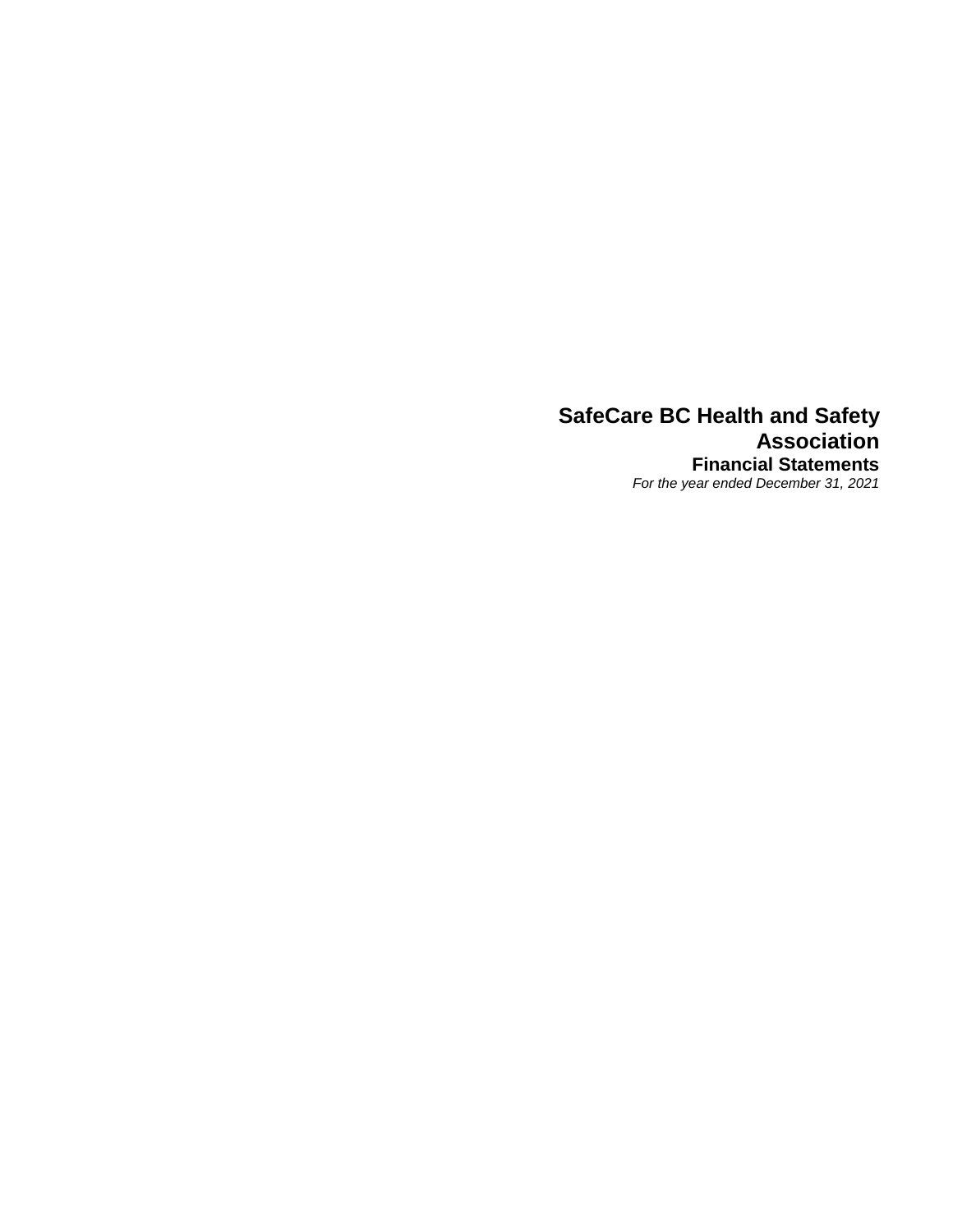For the year ended December 31, 2021

## Page

## **Independent Auditors' Report**

## **Financial Statements**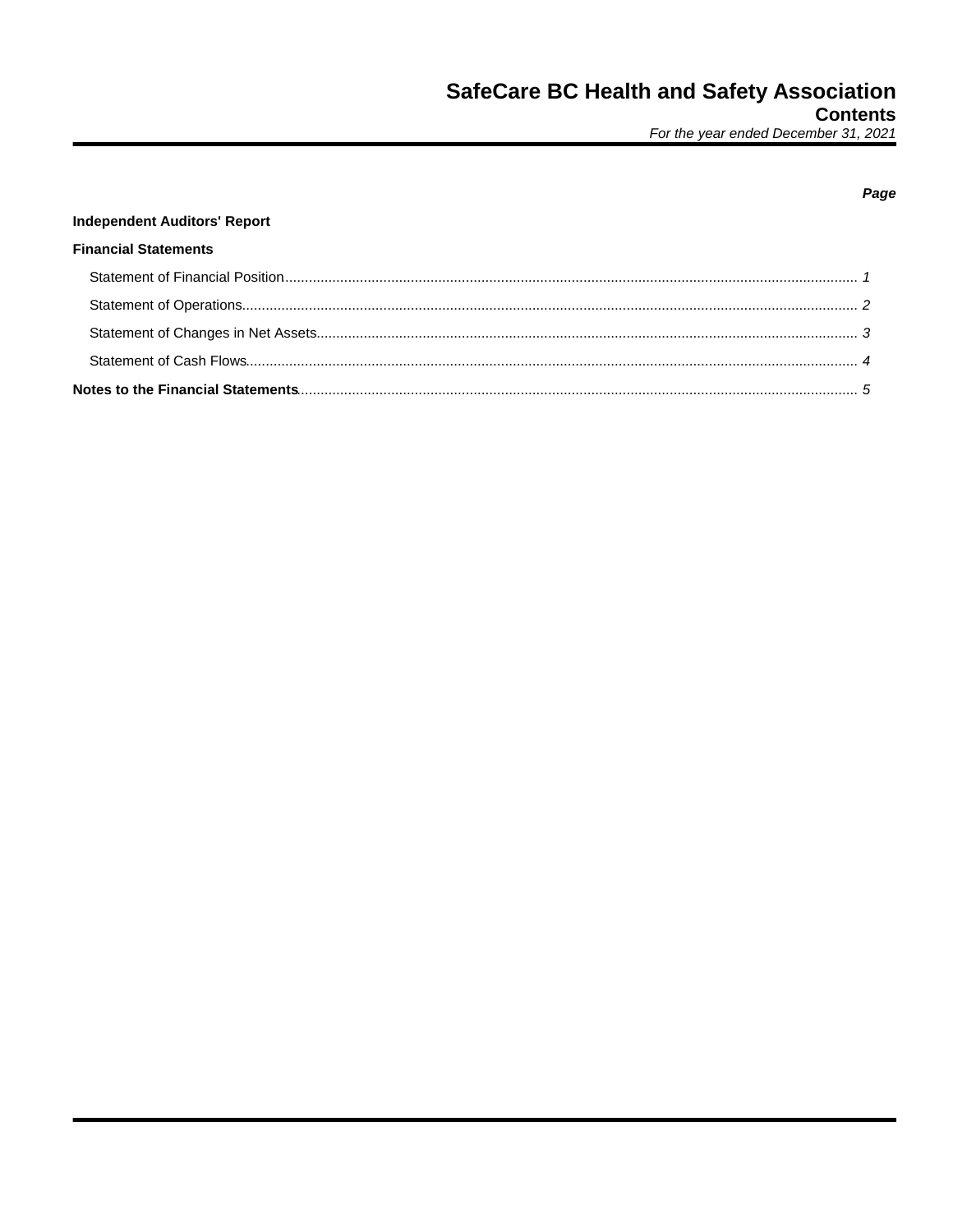

To the member's of SafeCare BC Health and Safety Association:

#### **Report on the Audit of the Financial Statements**

#### **Opinion**

We have audited the financial statements of SafeCare BC Health and Safety Association (the "Association"), which comprise the statement of financial position as at December 31, 2021, and the statements of operations, changes in net assets and cash flows for the year then ended, and notes to the financial statements, including a summary of significant accounting policies.

In our opinion, the accompanying financial statements present fairly, in all material respects, the financial position of the Association as at December 31, 2021, and the results of its operations and its cash flows for the year then ended in accordance with Canadian accounting standards for not-for-profit organizations.

#### **Basis for Opinion**

We conducted our audit in accordance with Canadian generally accepted auditing standards. Our responsibilities under those standards are further described in the Auditor's Responsibilities for the Audit of the Financial Statements section of our report. We are independent of the Association in accordance with the ethical requirements that are relevant to our audit of the financial statements in Canada, and we have fulfilled our other ethical responsibilities in accordance with these requirements. We believe that the audit evidence we have obtained is sufficient and appropriate to provide a basis for our opinion.

#### **Responsibilities of Management and Those Charged with Governance for the Financial Statements**

Management is responsible for the preparation and fair presentation of the financial statements in accordance with Canadian accounting standards for not-for-profit organizations, and for such internal control as management determines is necessary to enable the preparation of financial statements that are free from material misstatement, whether due to fraud or error.

In preparing the financial statements, management is responsible for assessing the Association's ability to continue as a going concern, disclosing, as applicable, matters related to going concern and using the going concern basis of accounting unless management either intends to liquidate the Association or to cease operations, or has no realistic alternative but to do so.

Those charged with governance are responsible for overseeing the Association's financial reporting process.

## **Auditor's Responsibilities for the Audit of the Financial Statements**

Our objectives are to obtain reasonable assurance about whether the financial statements as a whole are free from material misstatement, whether due to fraud or error, and to issue an auditor's report that includes our opinion. Reasonable assurance is a high level of assurance, but is not a guarantee that an audit conducted in accordance with Canadian generally accepted auditing standards will always detect a material misstatement when it exists. Misstatements can arise from fraud or error and are considered material if, individually or in the aggregate, they could reasonably be expected to influence the economic decisions of users taken on the basis of these financial statements.

As part of an audit in accordance with Canadian generally accepted auditing standards, we exercise professional judgment and maintain professional skepticism throughout the audit. We also:

- Identify and assess the risks of material misstatement of the financial statements, whether due to fraud or error, design and perform audit procedures responsive to those risks, and obtain audit evidence that is sufficient and appropriate to provide a basis for our opinion. The risk of not detecting a material misstatement resulting from fraud is higher than for one resulting from error, as fraud may involve collusion, forgery, intentional omissions, misrepresentations, or the override of internal control.
- Obtain an understanding of internal control relevant to the audit in order to design audit procedures that are appropriate in the circumstances, but not for the purpose of expressing an opinion on the effectiveness of the Association's internal control.

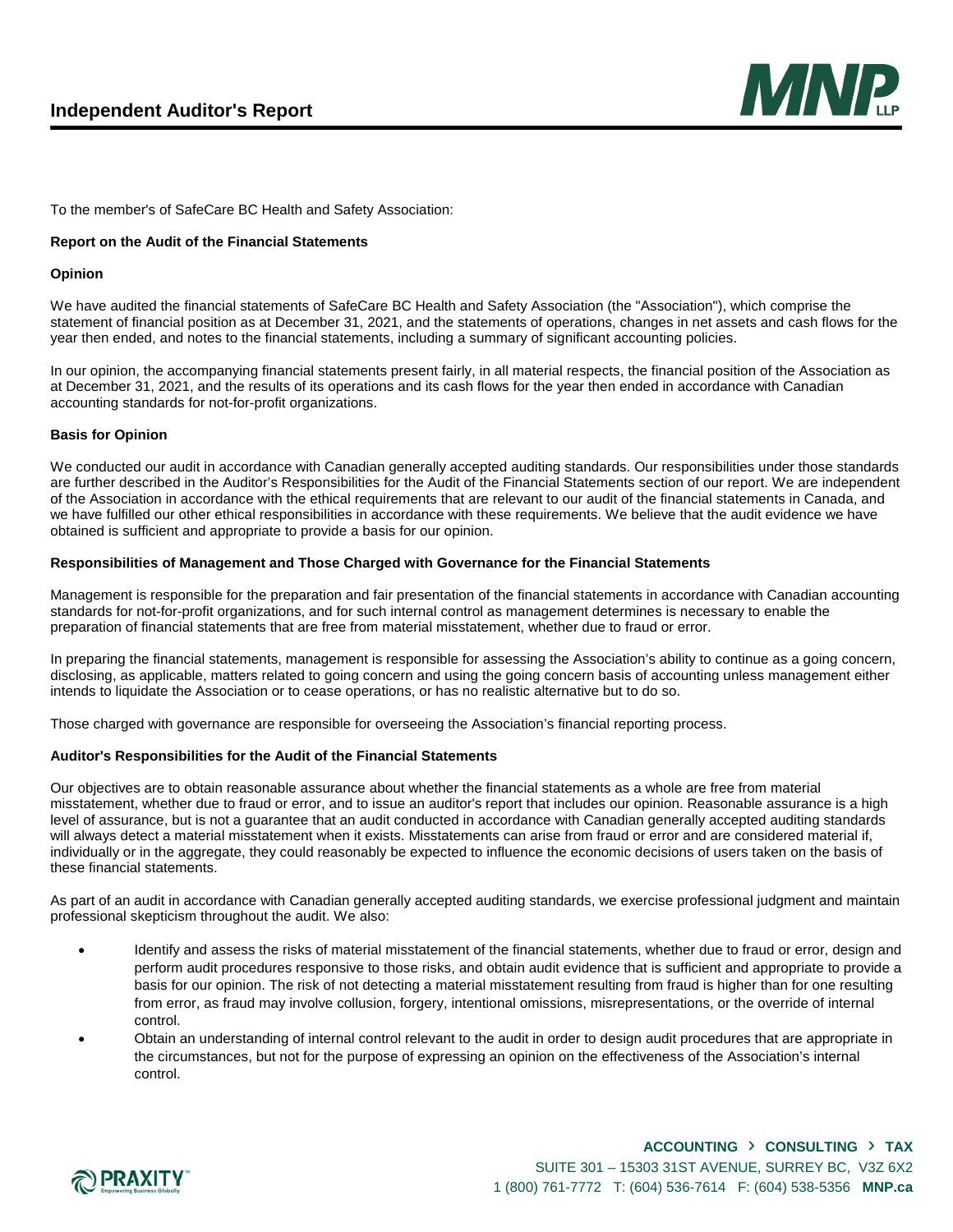- Evaluate the appropriateness of accounting policies used and the reasonableness of accounting estimates and related disclosures made by management.
- Conclude on the appropriateness of management's use of the going concern basis of accounting and, based on the audit evidence obtained, whether a material uncertainty exists related to events or conditions that may cast significant doubt on the Association's ability to continue as a going concern. If we conclude that a material uncertainty exists, we are required to draw attention in our auditor's report to the related disclosures in the financial statements or, if such disclosures are inadequate, to modify our opinion. Our conclusions are based on the audit evidence obtained up to the date of our auditor's report. However, future events or conditions may cause the Association to cease to continue as a going concern.
- Evaluate the overall presentation, structure and content of the financial statements, including the disclosures, and whether the financial statements represent the underlying transactions and events in a manner that achieves fair presentation.

We communicate with those charged with governance regarding, among other matters, the planned scope and timing of the audit and significant audit findings, including any significant deficiencies in internal control that we identify during our audit.

## **Report on Other Legal and Regulatory Requirements**

As required by the Society Act of British Columbia, we report that, in our opinion, these accounting policies and principles as described in Note 2 have been applied on a basis consistent with that of the preceding year.

Surrey, British Columbia

 $MNP$ LLP

March 3, 2022 Chartered Professional Accountants

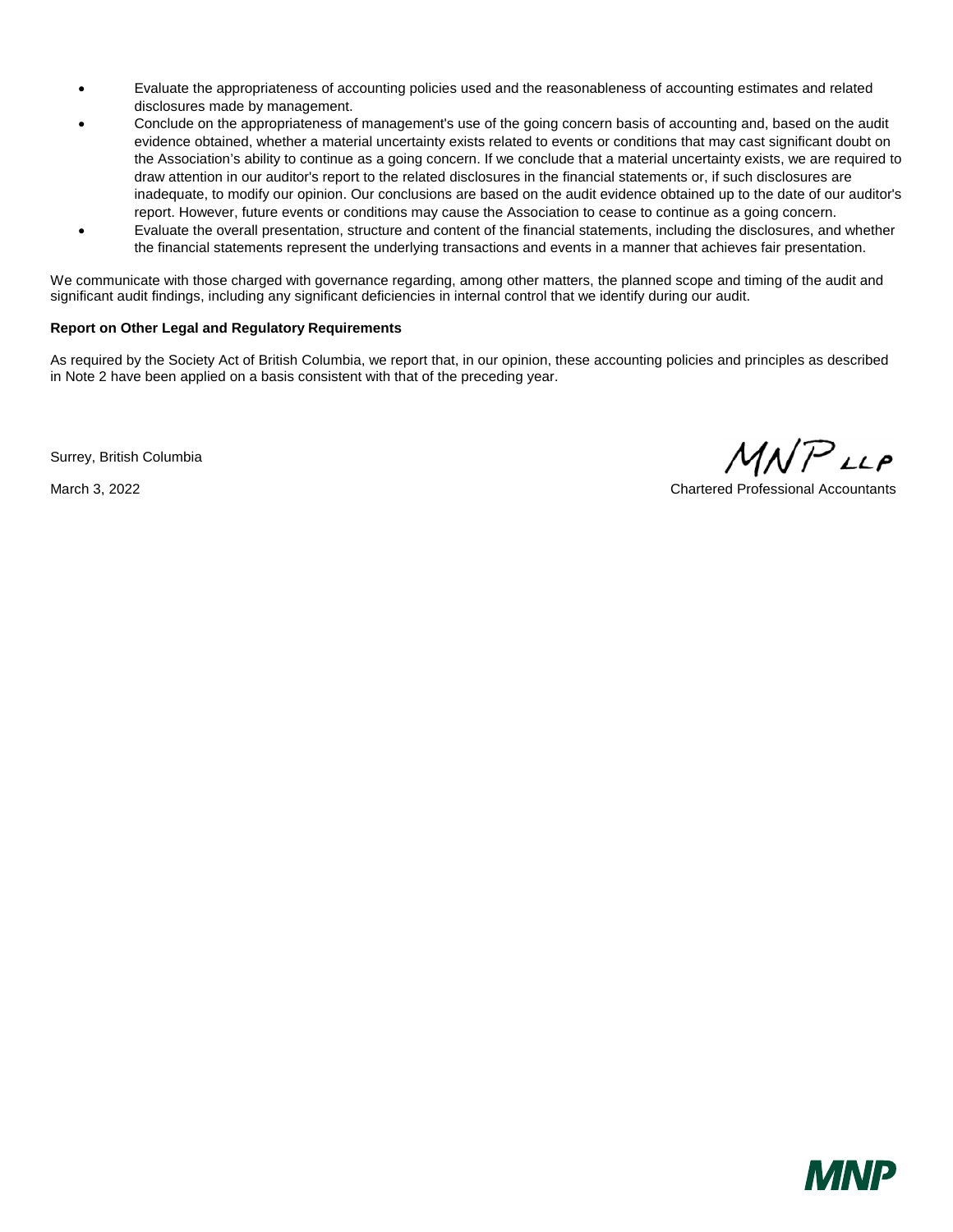## **Statement of Financial Position**

*As at December 31, 2021*

|                                                                     | 2021              | 2020              |
|---------------------------------------------------------------------|-------------------|-------------------|
| <b>Assets</b>                                                       |                   |                   |
| <b>Current</b>                                                      |                   |                   |
| Cash                                                                | 38,273            | 414,298           |
| Term deposits (Note 3)                                              | 812,540           | 190,304           |
| Accounts receivable                                                 | 33,284            | 62,016            |
| Prepaid expenses and deposits                                       | 9,867             | 10,872            |
|                                                                     | 893,964           | 677,490           |
| Capital assets (Note 4)                                             | 11,878            | 14,848            |
|                                                                     | 905,842           | 692,338           |
| <b>Liabilities</b>                                                  |                   |                   |
| <b>Current</b>                                                      |                   |                   |
| Accounts payable and accruals (Note 5)<br>Deferred revenue (Note 6) | 76,351<br>157,710 | 79,606<br>175,084 |
|                                                                     | 234,061           | 254,690           |
| Long-term debt (Note 7)                                             | 40,000            | 40,000            |
|                                                                     | 274,061           | 294,690           |
| <b>Commitments</b> (Note 8)                                         |                   |                   |
| <b>Net Assets</b>                                                   |                   |                   |
| Unrestricted                                                        | 619,903           | 382,800           |
| Invested in capital assets                                          | 11,878            | 14,848            |
|                                                                     | 631,781           | 397,648           |
|                                                                     |                   |                   |
|                                                                     | 905,842           | 692,338           |
| Approved on behalf of the Board                                     |                   |                   |

e-Signed by Nicki Bavis<br>2022-03-03 08:55:15:15 PST

**Director** 

*The accompanying notes are an integral part of these financial statements*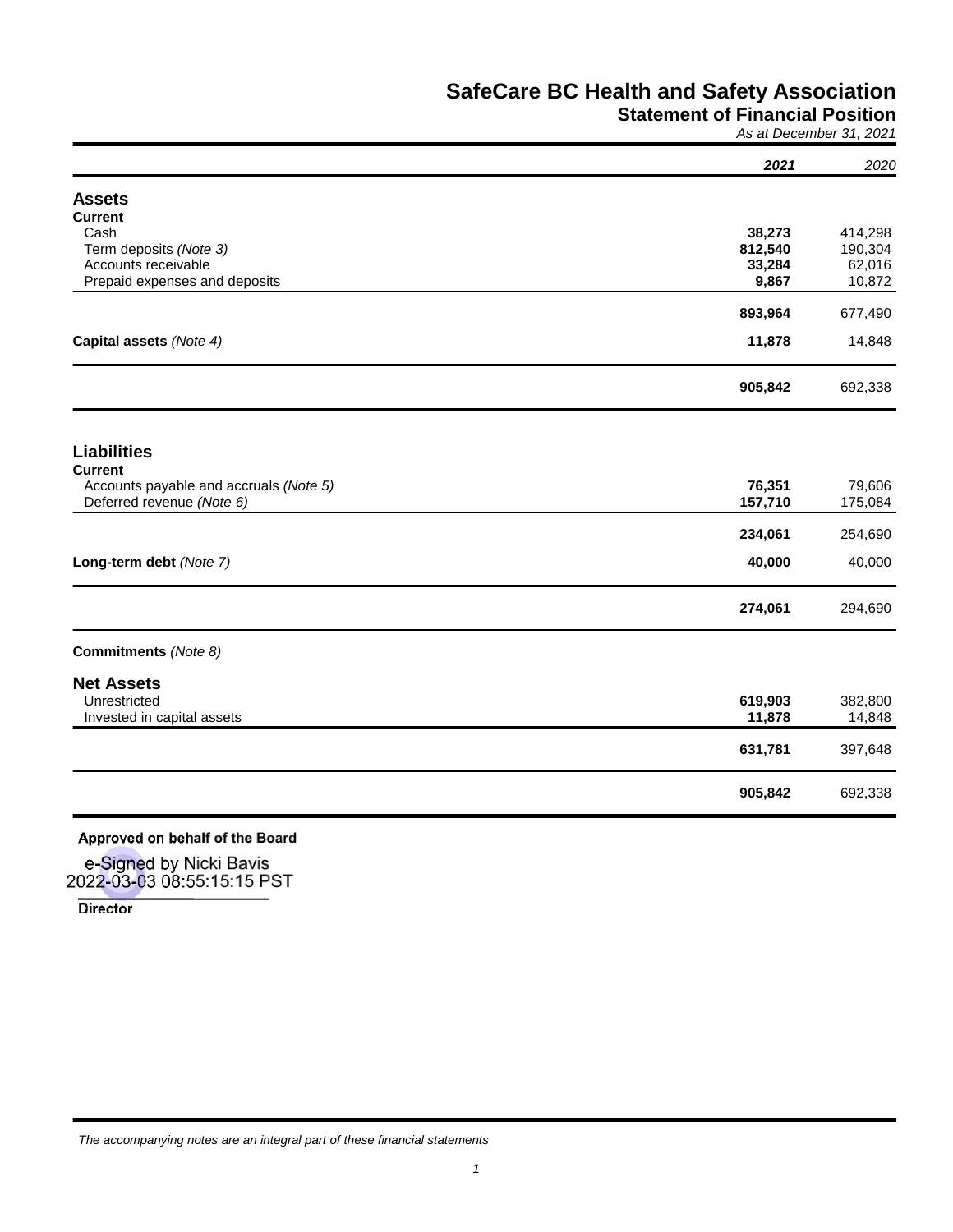## **Statement of Operations**

*For the year ended December 31, 2021*

|                                                           | 2021             | 2020             |
|-----------------------------------------------------------|------------------|------------------|
|                                                           |                  |                  |
| <b>Revenue</b>                                            |                  |                  |
| Association workshops                                     | 126,888          | 57,018           |
| Grant revenue                                             | 100,349          | 71,711           |
| Hearts and hands                                          | 40,000           | 34,000           |
| Other income                                              | 54,453           | 18,441           |
| Sponsorship                                               | 2,500            | 19,000           |
| WorkSafeBC                                                | 1,306,805        | 1,208,550        |
| <b>WorkSafeBC - Small Initiatives Grant</b>               |                  | 20,856           |
|                                                           | 1,630,995        | 1,429,576        |
| <b>Expenses</b>                                           |                  |                  |
| Accounting and legal fees                                 | 18,869           | 20,550           |
| Advertising and sponsorships                              | 44,509           | 48,787           |
| Amortization                                              | 2,970            | 3,712            |
| Board expenses                                            | 34,339           | 4,691            |
| Conferences and external events                           | 7,122            | 5,988            |
| Consulting                                                | 284,802          | 220,274          |
| Furniture and equipment                                   | 5,297            | 5,247            |
| Miscellaneous                                             | 5,117            | 1,973            |
| Office supplies                                           | 8,721            | 10,507           |
| Property tax and insurance                                | 5,532            | 5,209            |
| Publication                                               | 16,255           | 6,371            |
| Rent                                                      | 103,118          | 101,802          |
| Repairs and maintenance<br>Salaries and benefits (Note 9) | 3,463<br>888,446 | 3,978<br>862,813 |
| Staff training                                            | 17,580           | 16,530           |
| Technology                                                | 72,784           | 70,857           |
| Telecommunications and freight                            | 5,240            | 5,141            |
| Travel                                                    | 5,628            | 8,307            |
|                                                           | 1,529,792        | 1,402,737        |
|                                                           |                  |                  |
| Excess of revenue over expenses before other income       | 101,203          | 26,839           |
| Government assistance (Note 10)                           | 132,930          | 222,705          |
| <b>Excess of revenue over expenses</b>                    | 234,133          | 249,544          |

*The accompanying notes are an integral part of these financial statements*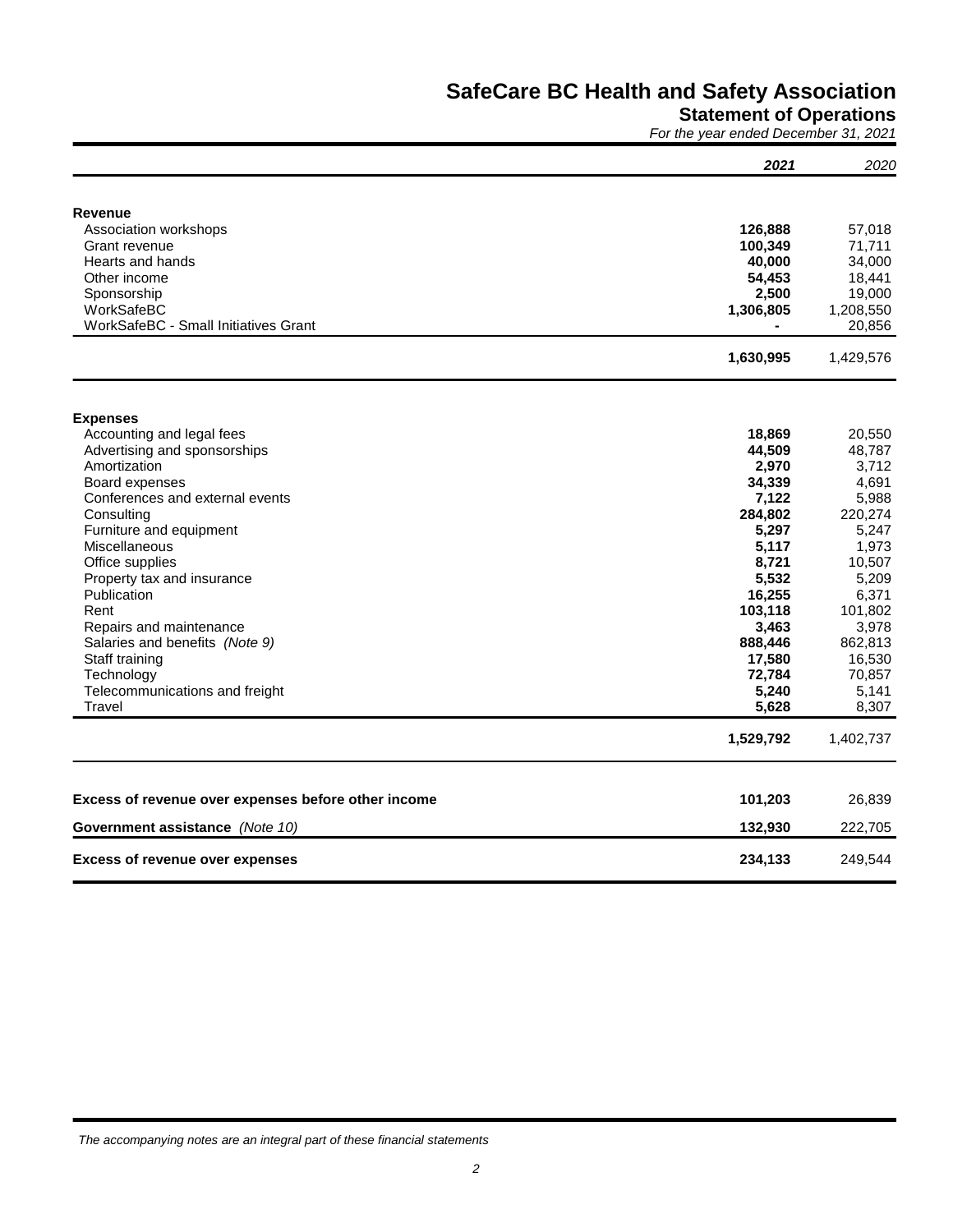**Statement of Changes in Net Assets**

| For the year ended December 31, 2021 |  |
|--------------------------------------|--|
|--------------------------------------|--|

|                                              | <b>Unrestricted</b> | <i>Invested in</i><br>capital assets | 2021    | 2020    |
|----------------------------------------------|---------------------|--------------------------------------|---------|---------|
| Net assets, beginning of year                | 382,800             | 14.848                               | 397.648 | 148,104 |
| Excess (deficiency) of revenue over expenses | 237,103             | (2,970)                              | 234.133 | 249,544 |
| Net assets, end of year                      | 619,903             | 11.878                               | 631.781 | 397,648 |

*The accompanying notes are an integral part of these financial statements*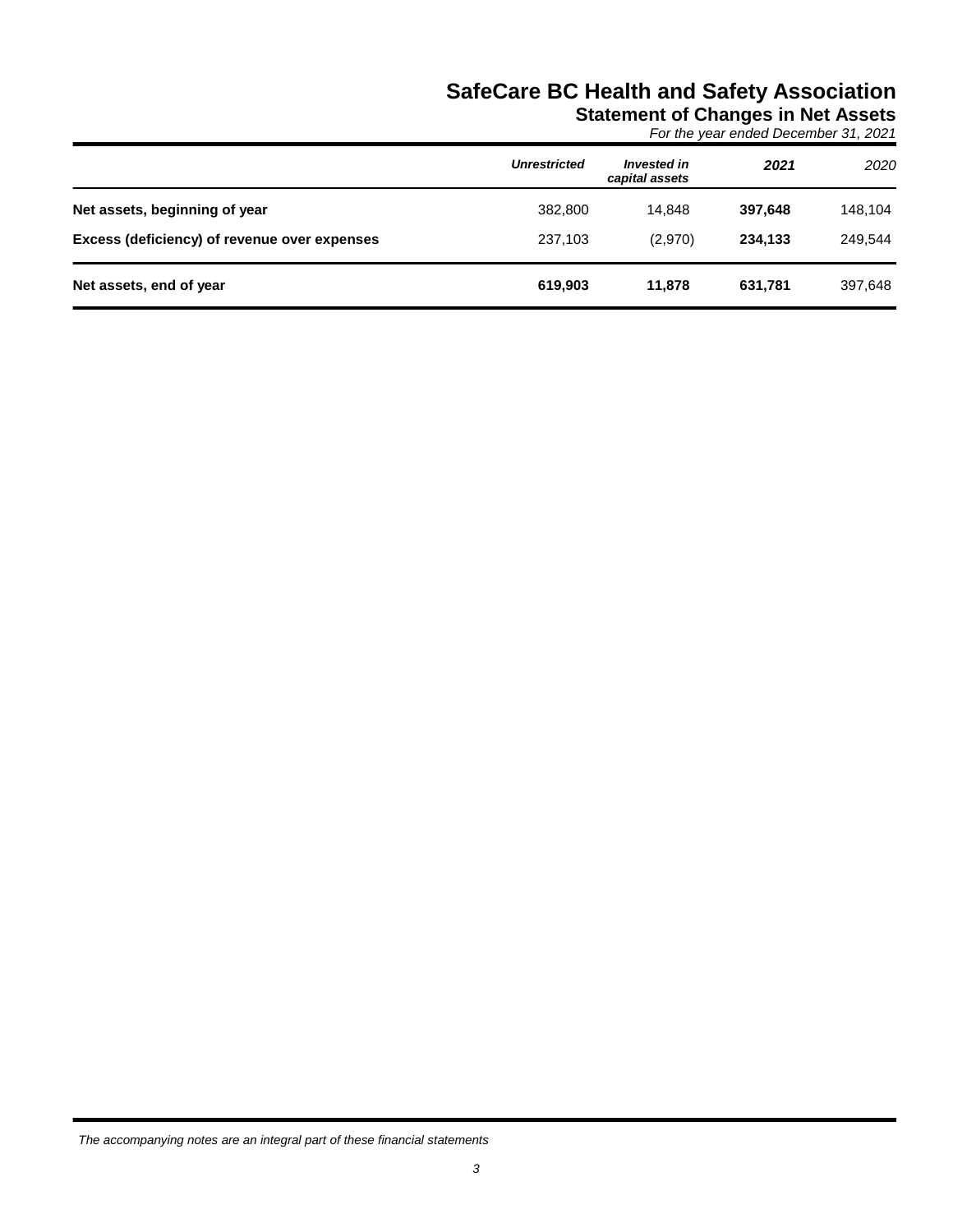**Statement of Cash Flows**

*For the year ended December 31, 2021*

|                                                                                                                                                  | 2021                                               | 2020                                   |
|--------------------------------------------------------------------------------------------------------------------------------------------------|----------------------------------------------------|----------------------------------------|
| Cash provided by (used for) the following activities<br><b>Operating</b>                                                                         |                                                    |                                        |
| Excess of revenue over expenses<br>Amortization                                                                                                  | 234,133<br>2,970                                   | 249,544<br>3,712                       |
|                                                                                                                                                  | 237,103                                            | 253,256                                |
| Changes in working capital accounts<br>Accounts receivable<br>Prepaid expenses and deposits<br>Accounts payable and accruals<br>Deferred revenue | 28,732<br>1,005<br>(3,255)<br>(17, 374)<br>246,211 | (46, 216)<br>5,478<br>16,149<br>17,289 |
|                                                                                                                                                  |                                                    | 245,956                                |
| <b>Financing</b><br>Advances of long-term debt                                                                                                   |                                                    | 40,000                                 |
| Investing<br>Proceeds on maturity of term deposits<br>Purchase of term deposits                                                                  | 701,620<br>(1,323,856)                             | 1,039,342<br>(1,071,298)               |
|                                                                                                                                                  | (622, 236)                                         | (31, 956)                              |
| Increase (decrease) in cash resources                                                                                                            | (376, 025)                                         | 254,000                                |
| Cash resources, beginning of year                                                                                                                | 414,298                                            | 160,298                                |
| Cash resources, end of year                                                                                                                      | 38,273                                             | 414,298                                |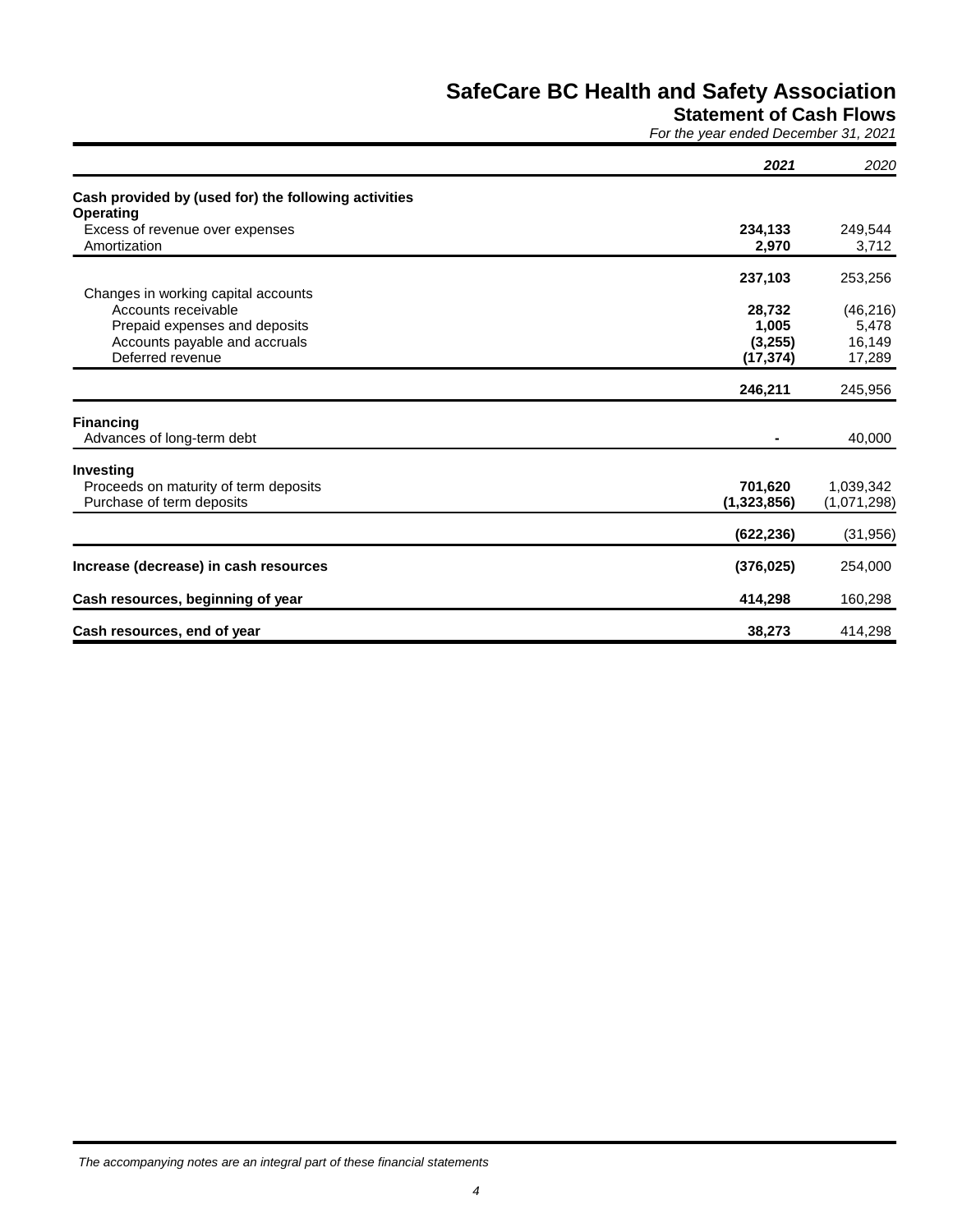#### **1. Incorporation and nature of the organization**

SafeCare BC Health and Safety Association ("the Association") was incorporated under the Society Act of British Columbia as a not-for-profit organization on January 23, 2014 and is a registered charity and thus exempt from income taxes under the Income Tax Act ("the Act"). In order to maintain its status as a registered not-for-profit charitable organization under the Act, the Society must meet certain requirements within the Act. In the opinion of management these requirements have been met.

The Association is a member-driven health and safety association for independent and private long term care providers in British Columbia. The Association strives to ensure injury-free safe working conditions within the long term care and community health support sectors through preventative training, education, and resources across British Columbia.

#### *Impact on operations of COVID-19 (coronavirus)*

In early March 2020, the impact of the global outbreak of COVID-19 began to have a significant impact on organizations through the restrictions put in place by the Canadian, provincial and municipal governments regarding travel, business operations and isolation/quarantine orders.

The Association's operations were impacted by COVID-19 due to restrictions of training events, however it has not significantly affected its' financial position.

At this time, it is unknown the extent of the impact the COVID-19 outbreak may have on the Association as this will depend on future developments that are highly uncertain and that cannot be predicted with confidence. These uncertainties arise from the inability to predict the ultimate geographic spread of the disease, and the duration of the outbreak, including the duration of travel restrictions, business closures or disruptions, and quarantine/isolation measures that are currently, or may be put, in place by Canada and other countries to fight the virus. While the extent of the impact is unknown, we anticipate this outbreak may cause staff shortages, and increased government regulations, all of which may negatively impact the Association's operations and financial condition.

## **2. Significant accounting policies**

The financial statements have been prepared in accordance with Canadian accounting standards for not-for-profit organizations set out in Part III of the CPA Canada Handbook - Accounting, as issued by the Accounting Standards Board in Canada, which are part of Canadian generally accepted accounting principles, and include the following significant accounting policies:

#### *Capital assets*

Purchased capital assets are recorded at cost. Contributed capital assets are recorded at fair value at the date of contribution plus all costs directly attributable to the acquisition.

Amortization of furniture and fixtures is provided using the declining balance method at a rate of 20%, intended to amortize the cost of assets over their estimated useful lives.

## *Long-lived assets*

Long-lived assets consist of capital assets. Long-lived assets held for use are measured and amortized as described in the applicable accounting policies.

The Association writes down long-lived assets held for use when conditions indicate that the asset no longer contributes to the Association's ability to provide goods and services. The asset are also written-down when the value of future economic benefits or service potential associated with the asset is less than its net carrying amount. When the Association determines that a long-lived asset is impaired, its carrying amount is written down to the asset's fair value.

#### *Revenue recognition*

The Association follows the deferral method of accounting for contributions. Restricted contributions are recognized as revenue in the year in which the related expenses are incurred. Unrestricted contributions are recognized as revenue when received or receivable if the amount to be received can be reasonably estimated and collection is reasonably assured.

Membership fees are recognized on a month basis over the membership period.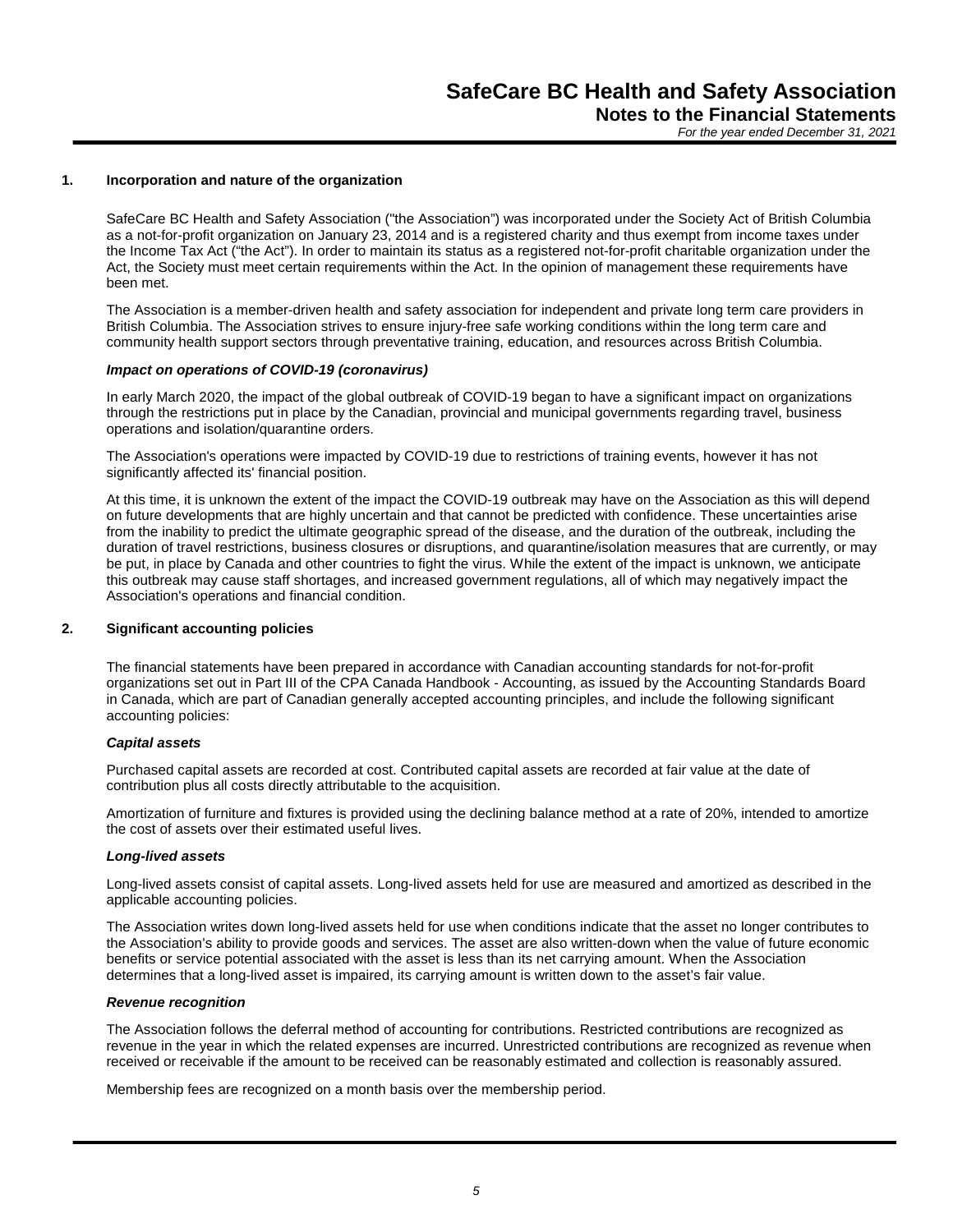#### **2. Significant accounting policies** *(Continued from previous page)*

Association workshop revenues and other income is recognized as revenue when the underlying event is held and collectability is reasonably assured.

#### *Government assistance*

Government assistance relating to loans is recognized at the time of the grant date when a portion of the loan agreement is forgivable and the Association continues to meet certain requirements specified at the time when the loan agreement was granted.

Government assistance relating to subsidies is recorded as revenue in the period to which the subsidy applies once there is reasonable assurance that the Association will meet the eligibility criteria, the government support will be received and the amount to be received is measurable.

#### *Contributed materials*

Contributions of materials are recognized both as contributions and expenses in the statement of operations when a fair value can be reasonably estimated and when the materials are used in the normal course of the Association's operations and would otherwise have been purchased. The Association benefits from donated services in the form of volunteer time. Because of the difficulty in determining their fair value, volunteer services are not recognized in these financial statements.

#### *Funding adjustment*

WorkSafeBC conducts an annual review of the Association's financial statements and may require an adjustment for any operating surplus or deficit. Funding adjustments are recognized in the year they are determined.

#### *Measurement uncertainty (use of estimates)*

The preparation of financial statements in conformity with Canadian accounting standards for not-for-profit organizations requires management to make estimates and assumptions that affect the reported amounts of assets and liabilities and disclosure of contingent assets and liabilities at the date of the financial statements, and the reported amounts of revenues and expenses during the reporting period.

Accounts receivable are stated after evaluation as to their collectability and an appropriate allowance for doubtful accounts is provided where considered necessary. Amortization is based on the estimated useful lives of capital assets.

Included in revenue is government assistance for the Canada Emergency Wage Subsidy. Management has estimated and calculated the amount of subsidy based upon their assessment of qualifying expenditures. The variability between actual subsidy received has not varied from the estimated subsidy. Legislative changes in the near term could have a significant impact on the amounts recognized.

By their nature, these judgments are subject to measurement uncertainty, and the effect on the financial statements of changes in such estimates and assumptions in future years could be significant. These estimates and assumptions are reviewed periodically and, as adjustments become necessary they are reported in excess of revenues over expenses in the years in which they become known.

#### *Financial instruments*

The Association recognizes financial instruments when the Association becomes party to the contractual provisions of the financial instrument.

#### **Arm's length financial instruments**

Financial instruments originated/acquired or issued/assumed in an arm's length transaction ("arm's length financial instruments") are initially recorded at their fair value.

At initial recognition, the Association may irrevocably elect to subsequently measure any arm's length financial instrument at fair value. The Association has not made such an election during the year. All financial assets and liabilities are subsequently measured at amortized cost.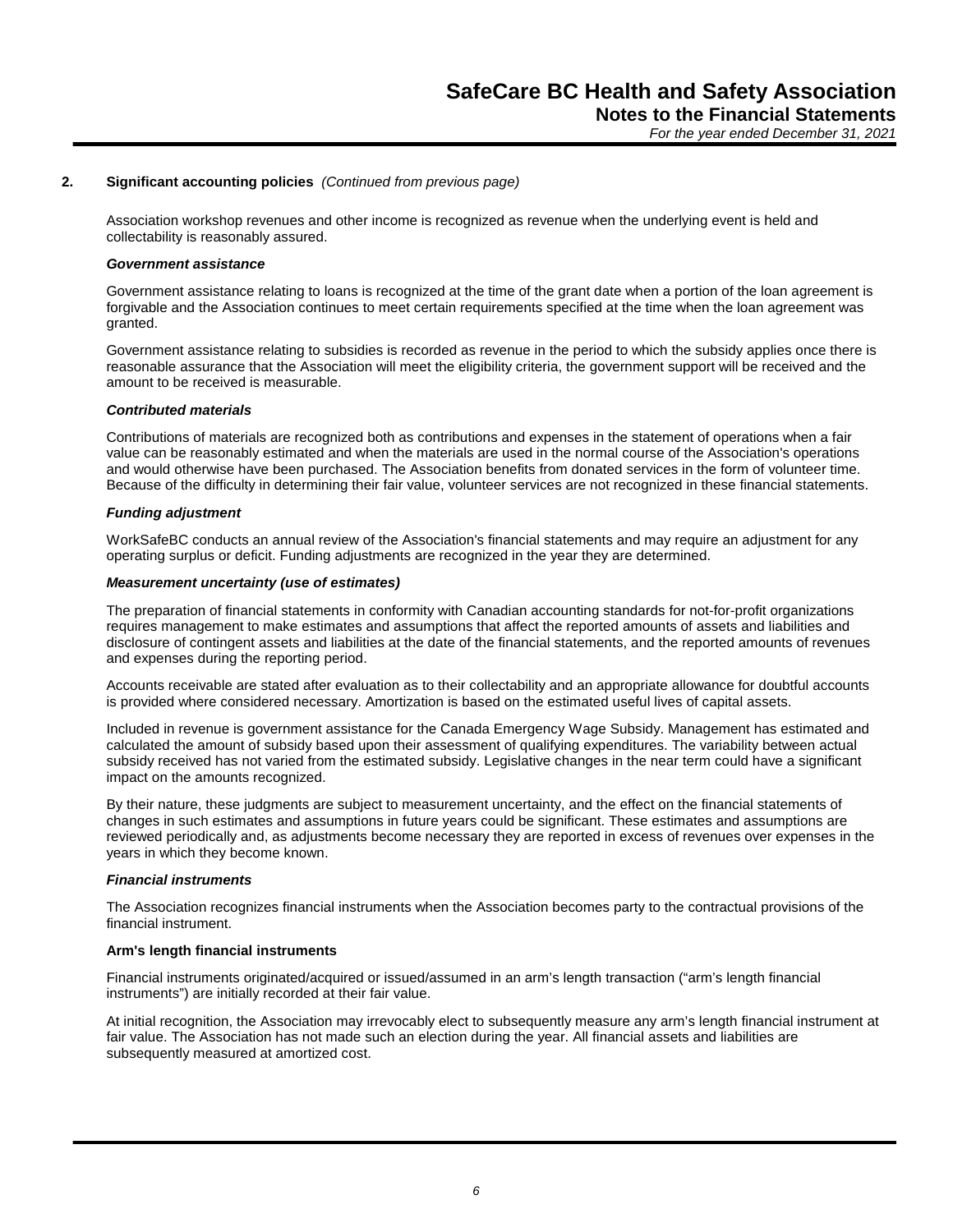*For the year ended December 31, 2021*

## **2. Significant accounting policies** *(Continued from previous page)*

Transaction costs and financing fees directly attributable to the origination, acquisition, issuance or assumption of financial instruments subsequently measured at fair value are immediately recognized in excess of revenues over expenses. Conversely, transaction costs and financing fees are added to the carrying amount for those financial instruments subsequently measured at cost or amortized cost.

## **Financial asset impairment**

The Association assesses impairment of all its financial assets measured at cost or amortized cost. The Association groups assets for impairment testing when available information is not sufficient to permit identification of each individually impaired financial asset in the group. Management considers whether the issuer is having significant financial difficulty or whether there has been a breach in contract, such as a default or delinquency in interest or principal payments in determining whether objective evidence of impairment exists. When there is an indication of impairment, the Association determines whether it has resulted in a significant adverse change in the expected timing or amount of future cash flows during the year.

The Association reduces the carrying amount of any impaired financial assets to the highest of: the present value of cash flows expected to be generated by holding the assets; the amount that could be realized by selling the assets at the statement of financial position date; and the amount expected to be realized by exercising any rights to collateral held against those assets.

Any impairment, which is not considered temporary, is included in current year excess of revenues over expenses.

The Association reverses impairment losses on financial assets when there is a decrease in impairment and the decrease can be objectively related to an event occurring after the impairment loss was recognized. The amount of the reversal is recognized in excess of revenues over expenses in the year the reversal occurs.

## **3. Term deposits**

The Association's term deposits earn annual interest between 0.30% to 0.32%, and mature between January and March of 2022.

## **4. Capital assets**

|                               | Cost   | <b>Accumulated</b><br>amortization | 2021<br><b>Net book</b><br>value | 2020<br>Net book<br>value |
|-------------------------------|--------|------------------------------------|----------------------------------|---------------------------|
| Furniture and fixtures        | 30,000 | 18,122                             | 11,878                           | 14,848                    |
| Accounts payable and accruals |        |                                    |                                  |                           |
|                               |        |                                    | 2021                             | 2020                      |
| Accounts payable and accruals |        |                                    | 59,545                           | 62,083                    |
| Government agencies payable   |        |                                    | 16,806                           | 17,523                    |
|                               |        |                                    | 76,351                           | 79.606                    |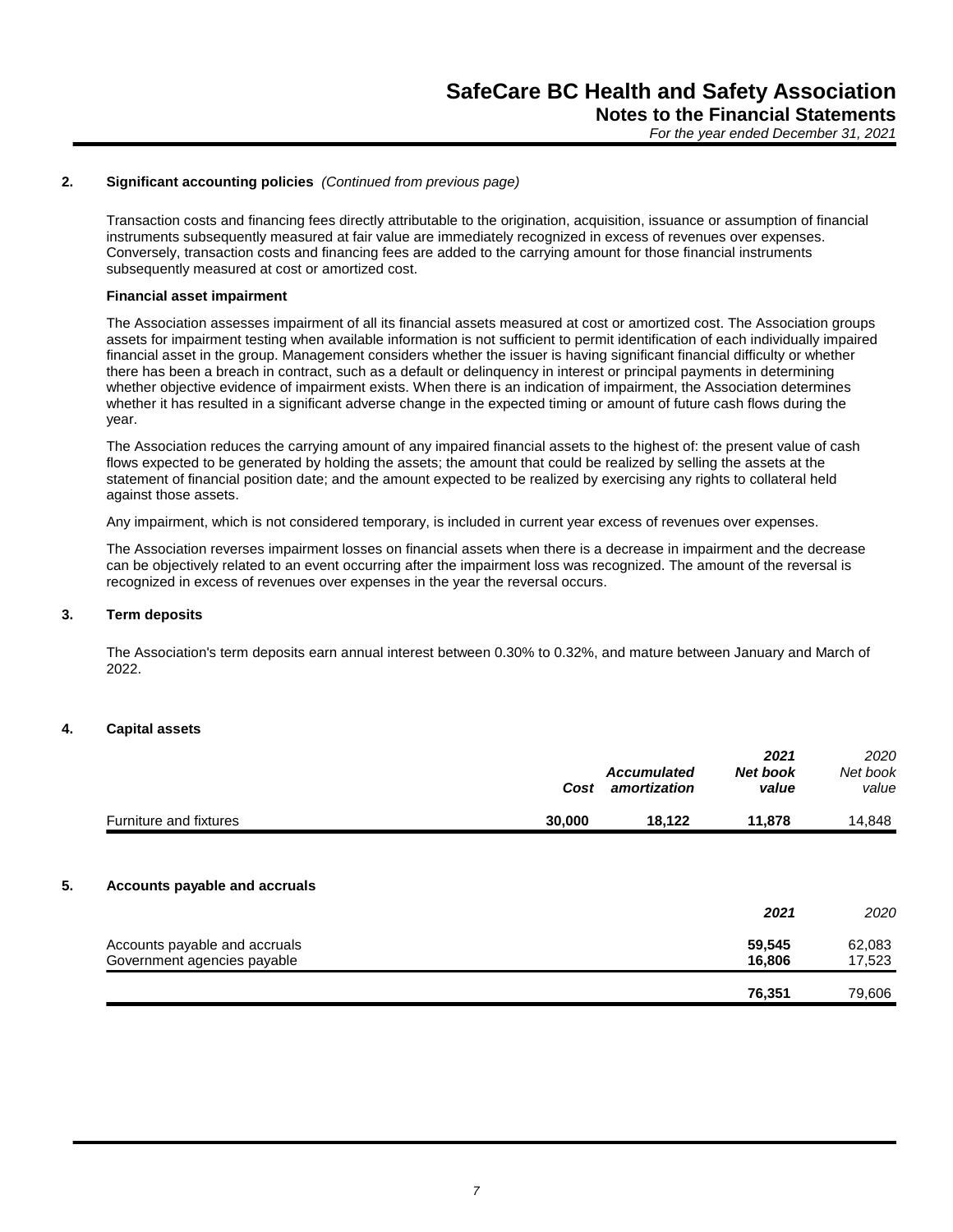## **6. Deferred revenue**

Deferred revenue consists of unspent amounts externally restricted for use in line with the WorkSafeBC operating agreement ("the Agreement"), membership fees, as well as workshop fees paid in advance of services being rendered. Recognition of these amounts as revenue is deferred to periods when the specified expenditures are made.

|                                       | 2021       | 2020      |
|---------------------------------------|------------|-----------|
| Workshop fees                         | 405        | 1,310     |
| WorkSafeBC reserve fund               | 157,305    | 157,305   |
| Membership fees                       |            | 16,469    |
|                                       | 157,710    | 175,084   |
|                                       | 2021       | 2020      |
| Balance, beginning of year            | 175,084    | 157,795   |
| Current year revenues deferred        | 131,983    | 82,181    |
| Less: amounts recorded in to revenues | (149, 357) | (64, 892) |
| Balance, end of year                  | 157,710    | 175,084   |

## **7. Long-term debt**

The Association received a \$40,000 loan under the Canada Emergency Business Account ("CEBA") program funded by the Government of Canada. The CEBA loan is non-interest bearing, can be repaid at any time without penalty and is valid until December 31, 2023. A maximum of \$10,000 of this loan will be forgiven if repaid by December 31, 2023. If the loan is not repaid before then, 5.00% will be charged on the outstanding balance.

## **8. Commitments**

The Association has entered into a premise lease agreement through August 2022, and a shared support service agreement through December 2024. The estimated minimum annual payments are as follows:

2022 39,703

#### **9. Employee and director compensation**

During the year ended December 31, 2021, four employees earned more than \$75,000 in remuneration, inclusive of salary, pension, and other benefits, totaling \$377,077. (2020 - three employees for \$301,583).